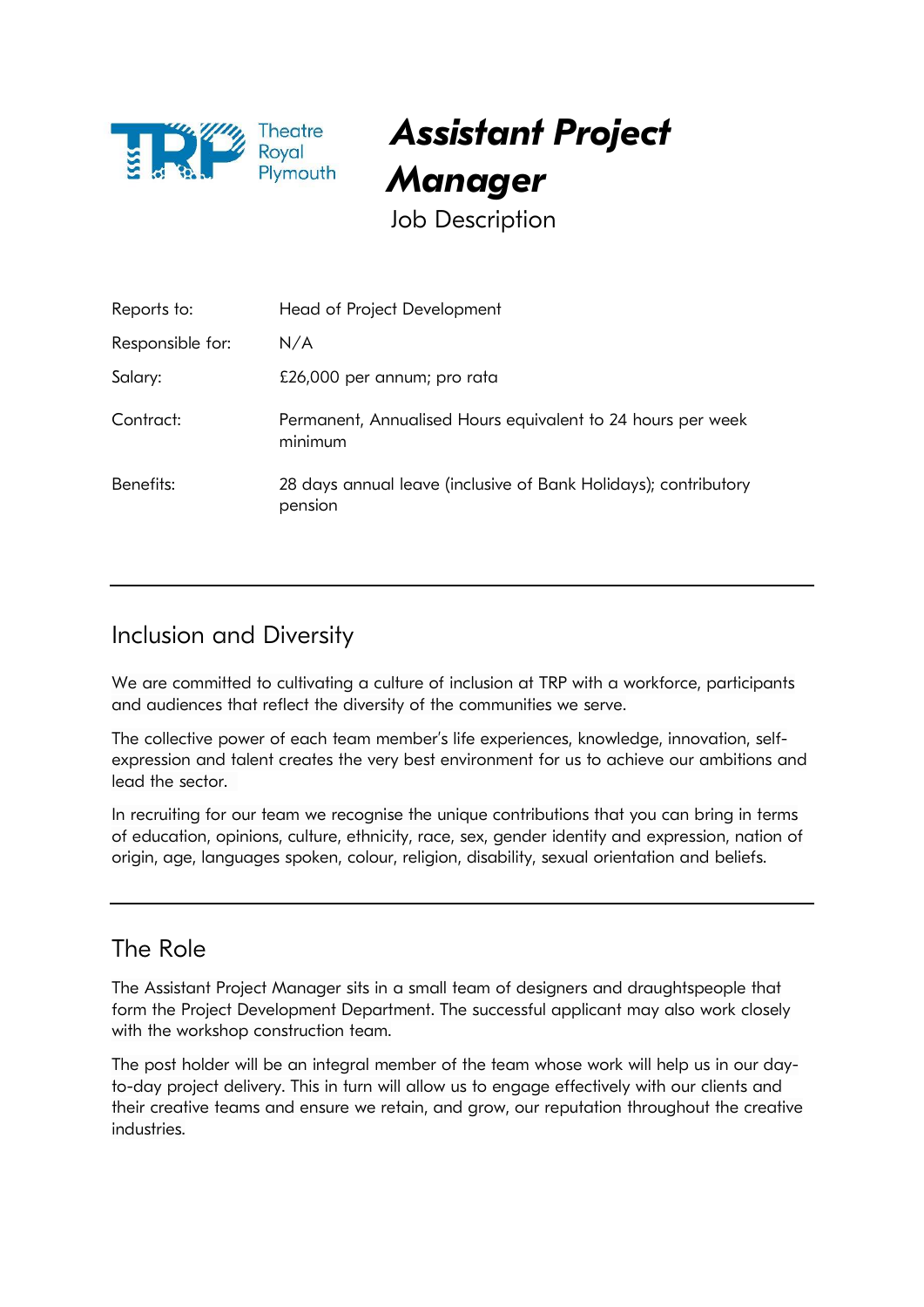The role will be based at TR2 and is responsible for helping us deliver elements of all our Design and Construction Projects, and will occasionally mean attending meetings away from Plymouth.

This is a development role and includes a 3-year personal development plan.

## Principal responsibilities

- Support and assist the Head of Project Development to plan and cost the design of construction, painting and finishing for all of the projects that we are involved with here at TR2.
- Contribute to conversations to help adopt appropriate construction methods and build methodology.
- Effectively communicate project-related information from the Head of Project Development to the wider team and when appropriate to our clients and their creative teams. Help suitable material selection when designing. Produce detailed costing information for scenic elements using Excel.
- Assist in bringing together information for our reviews of operating costs against the and original Design brief that we undertake to achieve efficiencies and maximise profits for all our projects.
- Assist work with clients, designers, subcontractors and freelancers as directed by the Head of Project Development. Work closely with workshop staff to facilitate the successful delivery of scenery.
- Disseminate information and celebrate our achievements of all that we do through a broad range of channels to a wide array of people as and when appropriate.
- Report back all project relevant and related information to your project line manager
- Work closely with your line manager to achieve the department's goals.
- Take responsibility for health and safety regulations. ensuring compliance when necessary.

Sustainable Design & Project Coordination and Implementation Everyone has a role to play in moving forwards with sustainability.

Gather and include information within their costings that reflects our sustainable design approach and contribute to our ever-evolving sustainability strategy.

On occasion, gather information from specialists such as structural engineers and feed this information back into your work and the team.

## Continuous Forecasting

Assist in the continuous monitoring of projects, contributing to discussions involving design and budget allocation with other team members to help mitigate risks to the project.

Reporting to Head of Project Development on required project resources.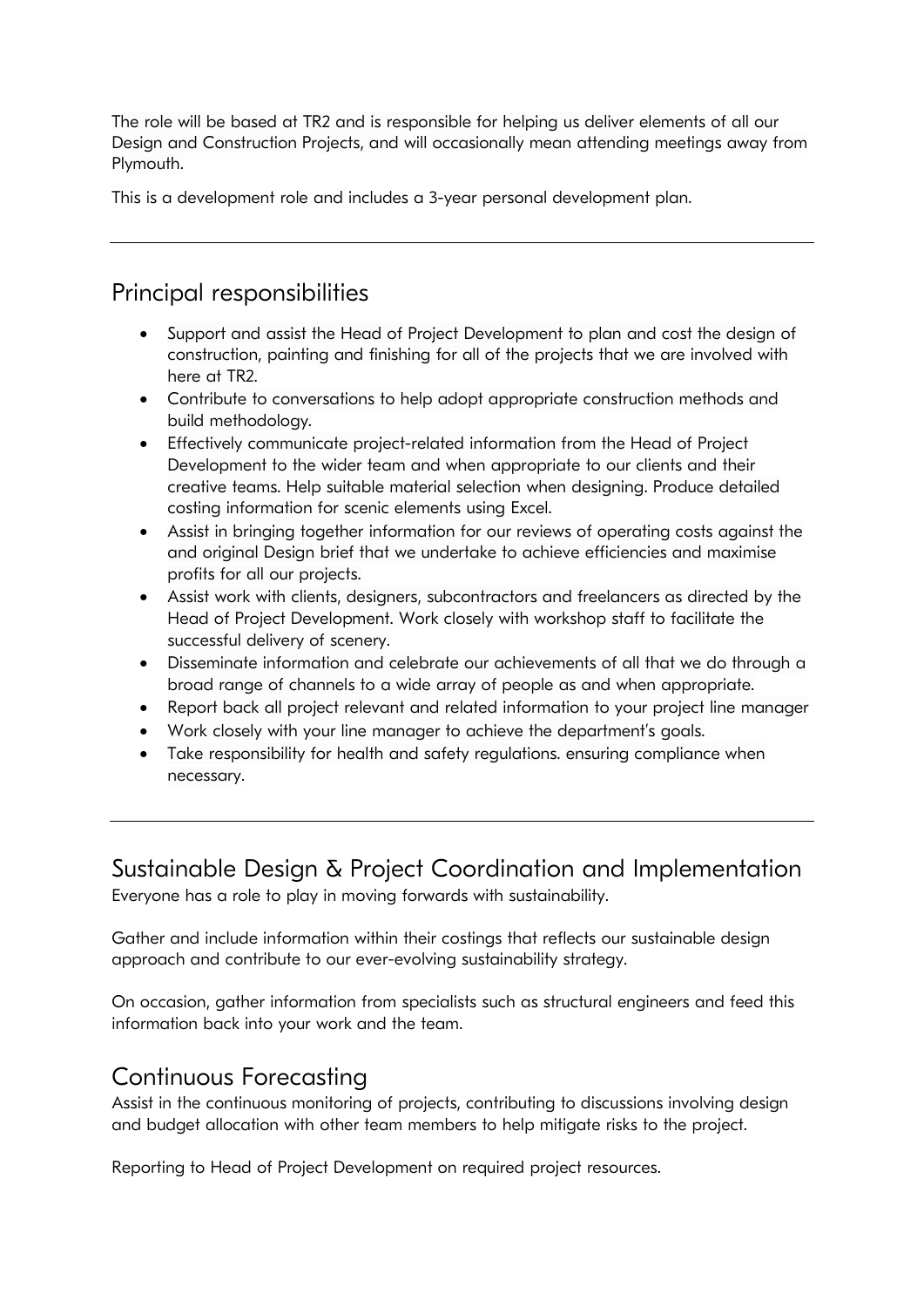# Budget and Costing

Collect and collate information from design drawing and from other various contributions made by other members of the team and/or the client's brief.

Assist in the creation of quotations for client's approval and contribute to conversations involving the creation of construction designs and methods and material choices

Cost for specific items highlighted within design brief.

Build and maintain awareness of a wide range of materials that appear in projects and when it is appropriate to use them.

Work with designers and our team producing information to implement their design as closely as possible within the existing budgetary constraints.

#### Keeping every Team Member informed

Work with the team to produce information for the construction of items for all of our projects.

Advise the wider team of any changes that might occur and may impact on the project.

Be immersed in our project activities and involved in communicating of information flow you will be well-placed to help keep everyone informed of a project's ebb and flow. This in turn will help the Head of Project Development make informed and timely project-related decisions.

Work collaboratively with teams and colleagues across the organisation to support and deliver activity to represent TR2, Theatre Royal Plymouth's production and learning centre, in a positive and professional manner at all times.

### Project Delivery

Undertake all work as directed the Head of Project Development.

Build and maintain awareness of up-to-date materials and construction methods, adding this information to our existing archives and adjusting this archive when necessary.

Develop your work practice in response to developments in technology that are relevant to how we work as a team and be able to integrate these different ways of working into our day-to-day tasks.

## The Role & You

We want you to progress in the work and develop your role with us. We will agree a development programme which fits with your needs and ambitions as soon as you have settled into the role and understand the nature of the collaboration we encourage.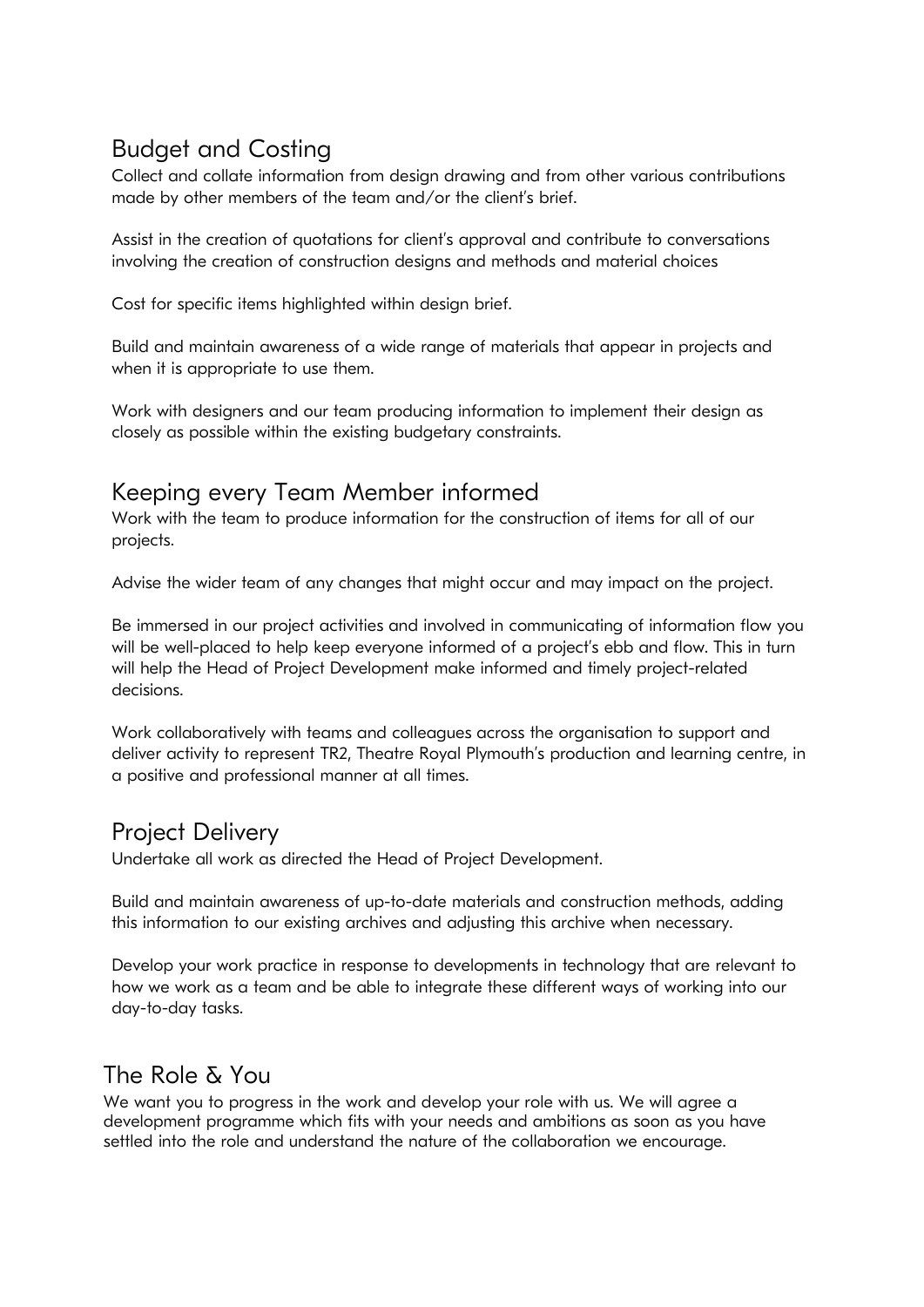Also, on a project-to-project basis as we continue to diversify beyond theatre scenery, exciting opportunities to work in exhibition and site-specific art installations are developing, which may offer a developmental opportunity along with a small opportunity for design input from the post holder.

### Person specification

We are committed to our core values of quality, diversity, creativity, and collaboration. Everyone who works here, no matter what their function in the team, is expected to deliver their job and work with colleagues bearing these values in mind.

Being imaginative in everything we do, we use our knowledge, experience, and judgment to explore doing things differently.

In addition, for this role, we hope to find someone with the following attributes:

| Quality:                                                                                                                                                                                                                                          |                                                                                                                                                                                                                                                                                                                                                                                                                                                                                                                                                                                                                                                              | Collaboration:                                                                                                                                                                                                                                                                                                                                                                                                                                                                                                                                                                           |
|---------------------------------------------------------------------------------------------------------------------------------------------------------------------------------------------------------------------------------------------------|--------------------------------------------------------------------------------------------------------------------------------------------------------------------------------------------------------------------------------------------------------------------------------------------------------------------------------------------------------------------------------------------------------------------------------------------------------------------------------------------------------------------------------------------------------------------------------------------------------------------------------------------------------------|------------------------------------------------------------------------------------------------------------------------------------------------------------------------------------------------------------------------------------------------------------------------------------------------------------------------------------------------------------------------------------------------------------------------------------------------------------------------------------------------------------------------------------------------------------------------------------------|
| Taking pride in achieving excellence. We<br>take responsibility for and pride in what we<br>do, recognising each other's good work.<br>We set consistently high expectations and<br>ensure that everyone has the skills to<br>achieve excellence. |                                                                                                                                                                                                                                                                                                                                                                                                                                                                                                                                                                                                                                                              | Valuing each other in the way we work,<br>communicate, and spend time together:<br>We communicate regularly with each other,<br>listening and understanding people's needs.<br>We value and respect the relationships we<br>have with colleagues and partners and we<br>celebrate shared successes.                                                                                                                                                                                                                                                                                      |
|                                                                                                                                                                                                                                                   | Able to effectively manage your<br>$\bullet$<br>own time and work to project<br>deadlines.<br>Willingness to engage in learning<br>٠<br>new skills.<br>A basic understanding of<br>$\bullet$<br>mechanical engineering automation<br>and control systems.<br>A basic understanding and<br>$\bullet$<br>knowledge of a broad number of<br>construction materials<br>A good working understanding of<br>$\bullet$<br>Microsoft Excel and Word.<br>Basic skills in Photoshop and various<br>CAD software may be beneficial but<br>not essential.<br>A background in scenic construction<br>$\bullet$<br>or prop making would be desirable<br>but not essential. | Strong visual communication skills.<br>Able to communicate effectively in<br>$\bullet$<br>writing and verbally with a range of<br>internal and external contacts.<br>Able to work collaboratively within a<br>$\bullet$<br>design team and to have the ability<br>to work under your own initiative.<br>The ability to effectively<br>communicate design concepts to<br>others.<br>The ability to communicate technical<br>$\bullet$<br>construction information clearly to<br>members of the construction team<br>and external sub-contractors through<br>various forms of information. |